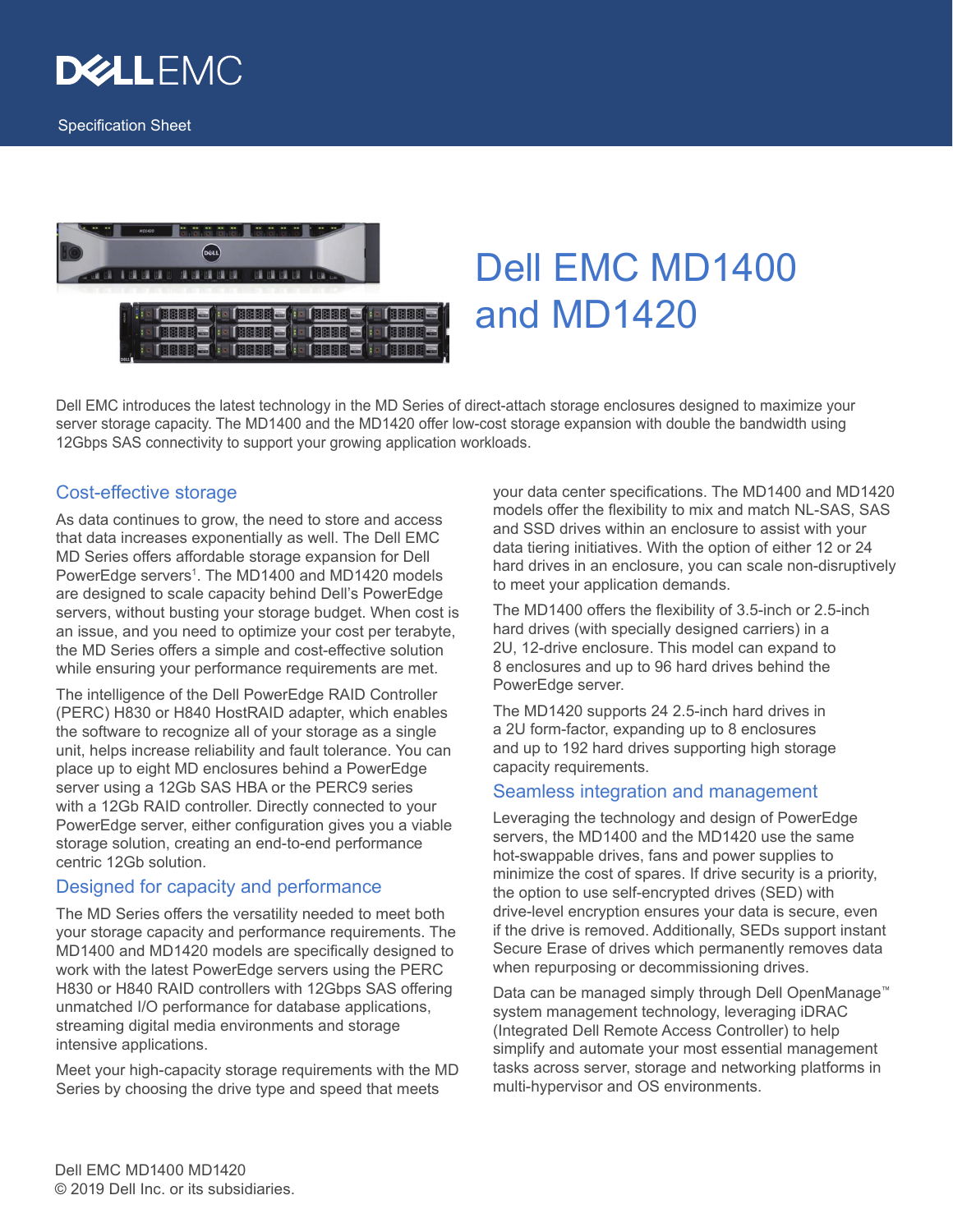You can manage both the internal and external storage as a single interface, optimizing performance with the end-to-end 12Gbps connectivity. This helps reduce resource load on the system and enables easier navigation for the user.

When combined with Dell's storage- optimized PowerEdge servers and the new MD Series of expansion enclosures, you have an affordable direct-attached storage option in Microsoft environments.

Maximize your PowerEdge server capacity with the MD1400 and MD1420 storage expansion enclosures

#### **Dell EMC MD1400 and MD1420 technical specifications**

| Feature                                                   | <b>MD1400</b>                                                                                                                                                                                                                                                                                     | <b>MD1420</b>                                                           |  |
|-----------------------------------------------------------|---------------------------------------------------------------------------------------------------------------------------------------------------------------------------------------------------------------------------------------------------------------------------------------------------|-------------------------------------------------------------------------|--|
| <b>Drives</b>                                             | Up to 12 hot-pluggable 3.5" or 2.5" drives (2.5"<br>available with adapter)                                                                                                                                                                                                                       | Up to 24 hot-pluggable 2.5" drives                                      |  |
| <b>Drive performance and</b><br>capacities                | 3.5" and 2.5" NL-SAS, 2.5" SAS and 2.5" SSD<br>drives                                                                                                                                                                                                                                             | 2.5" NL-SAS, SAS and SSD drives                                         |  |
| <b>Maximum capacity per enclosure</b>                     | Up to 168TB when using 12 x 14TB NL-SAS<br>3.5" HDDs                                                                                                                                                                                                                                              | Up to 57.6TB when using 24 x 2.4TB NL-SAS<br>2.5" HDDs                  |  |
| <b>Expansion capabilities</b>                             | PERC H830/H840 HBA enables expansion to 8 enclosures, PCIe 3.0, 12Gbps SAS, dual -port, 4 ports<br>per enclosure                                                                                                                                                                                  |                                                                         |  |
| <b>Host connectivity</b>                                  |                                                                                                                                                                                                                                                                                                   |                                                                         |  |
| Unified mode                                              | Unified mode (single path) for daisy chaining of up to 8 enclosures per PERC H830/H840<br>(4 enclosures per port, single path) Unified mode (recommended redundant path) for daisy chaining up<br>to 4 enclosures per PERC H830 (4 enclosures connected to both ports via redundant path cabling) |                                                                         |  |
| <b>Enclosure management modules (EMM) and RAID levels</b> |                                                                                                                                                                                                                                                                                                   |                                                                         |  |
| <b>EMM</b>                                                | 2 EMM provide redundant enclosure management capability                                                                                                                                                                                                                                           |                                                                         |  |
| <b>RAID levels</b>                                        | 0, 1, 5, 6, 10, 50, 60                                                                                                                                                                                                                                                                            |                                                                         |  |
| <b>Back-panel connectors per EMM</b>                      |                                                                                                                                                                                                                                                                                                   |                                                                         |  |
| Connectivity                                              | 4 mini-SAS HD connector for connection to the host or expansion                                                                                                                                                                                                                                   |                                                                         |  |
| Service management                                        | USB mini-B connector (for factory use only)                                                                                                                                                                                                                                                       |                                                                         |  |
| <b>Power supplies per PSU</b>                             |                                                                                                                                                                                                                                                                                                   |                                                                         |  |
| Wattage - AC and DC power                                 | AC - 600W; DC - 700W                                                                                                                                                                                                                                                                              |                                                                         |  |
| Host heat dissipation                                     | AC - 2047BTU/hr.; DC - 2388BTU/hr.                                                                                                                                                                                                                                                                |                                                                         |  |
| Input voltage range                                       | 100-240V AC, auto-sensing; 48V DC                                                                                                                                                                                                                                                                 |                                                                         |  |
| Frequency range                                           | 50/60Hz                                                                                                                                                                                                                                                                                           |                                                                         |  |
| Amperage                                                  | 8.6A at 100V, 4.3A at 240V                                                                                                                                                                                                                                                                        |                                                                         |  |
| Available hard drive power (per slot)                     |                                                                                                                                                                                                                                                                                                   |                                                                         |  |
| Supported continuous consumption                          | Up to 1.2A at $+5V$<br>Up to 0.5A at +12V                                                                                                                                                                                                                                                         |                                                                         |  |
| <b>Physical</b>                                           |                                                                                                                                                                                                                                                                                                   |                                                                         |  |
| Rack support                                              | Dell ReadyRails™ II static rails for tool-less mounting in 4-post racks with square or unthreaded round<br>holes or tooled mounting in 4-post threaded-hole racks                                                                                                                                 |                                                                         |  |
| Height x width x depth                                    | 8.7 cm (3.43") x 48.2 cm (18.98") x 54.61 (23.3")<br>depth includes PSU                                                                                                                                                                                                                           | 8.7 cm (3.43") x 48.2 cm (18.98") x 53.9 (21.22")<br>depth includes PSU |  |
| Weight                                                    | 28.59 kg (63.03 lb) (maximum configuration)<br>9.0 kg (19.8 lb) (empty)                                                                                                                                                                                                                           | 24.2 kg (53.35 lb) (maximum configuration)<br>8.8 kg (19.4 lb) (empty)  |  |